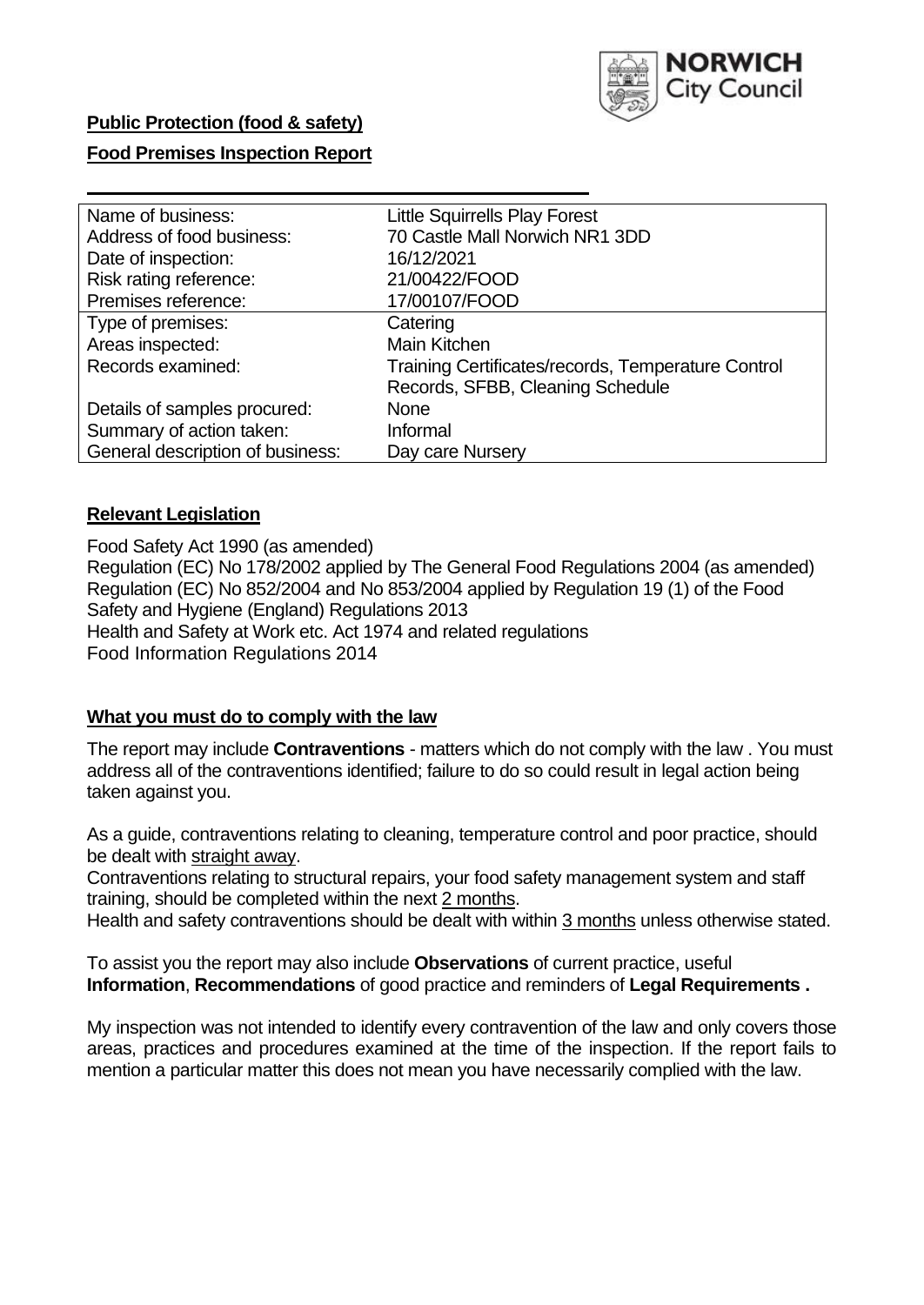# **FOOD SAFETY**

### **How we calculate your Food Hygiene Rating:**

The food safety section has been divided into the three areas which you are scored against for the hygiene rating: 1. food hygiene and safety procedures, 2. structural requirements and 3. confidence in management/control procedures. Each section begins with a summary of what was observed and the score you have been given. Details of how these scores combine to produce your overall food hygiene rating are shown in the table.

| <b>Compliance Area</b>                     |          |    |                | <b>You Score</b> |                |    |           |    |                |  |  |
|--------------------------------------------|----------|----|----------------|------------------|----------------|----|-----------|----|----------------|--|--|
| Food Hygiene and Safety                    |          |    |                | $\Omega$         | 5              | 10 | 15        | 20 | 25             |  |  |
| <b>Structure and Cleaning</b>              |          |    | $\Omega$       | $\overline{5}$   | 10             | 15 | 20        | 25 |                |  |  |
| Confidence in management & control systems |          |    | $\overline{0}$ | 5                | 10             | 15 | 20        | 30 |                |  |  |
|                                            |          |    |                |                  |                |    |           |    |                |  |  |
| <b>Your Total score</b>                    | $0 - 15$ | 20 | $25 - 30$      |                  | $35 - 40$      |    | $45 - 50$ |    | > 50           |  |  |
| <b>Your Worst score</b>                    | 5        | 10 | 10             |                  | 15             |    | 20        |    | $\blacksquare$ |  |  |
|                                            |          |    |                |                  |                |    |           |    |                |  |  |
| <b>Your Rating is</b>                      | 5        |    |                | 3                | $\overline{2}$ |    |           |    | $\Omega$       |  |  |

Your Food Hygiene Rating is 4 - a good standard



# **1. Food Hygiene and Safety**

Food hygiene standards are high. You demonstrated a very good standard of compliance with legal requirements. You have safe food handling practices and procedures and all the necessary control measures to prevent cross-contamination are in place. Some minor contraventions require your attention. **(Score 5)**

## Contamination risks

**Contravention** Food was not protected from general sources of contamination:

• green cutting board was badly scoured and needs replacing

**Observation** I was pleased to see you were able to demonstrate effective controls to prevent cross-contamination.

#### Personal Hygiene

**Observation** I was pleased to see that standards of personal hygiene were high.

Temperature Control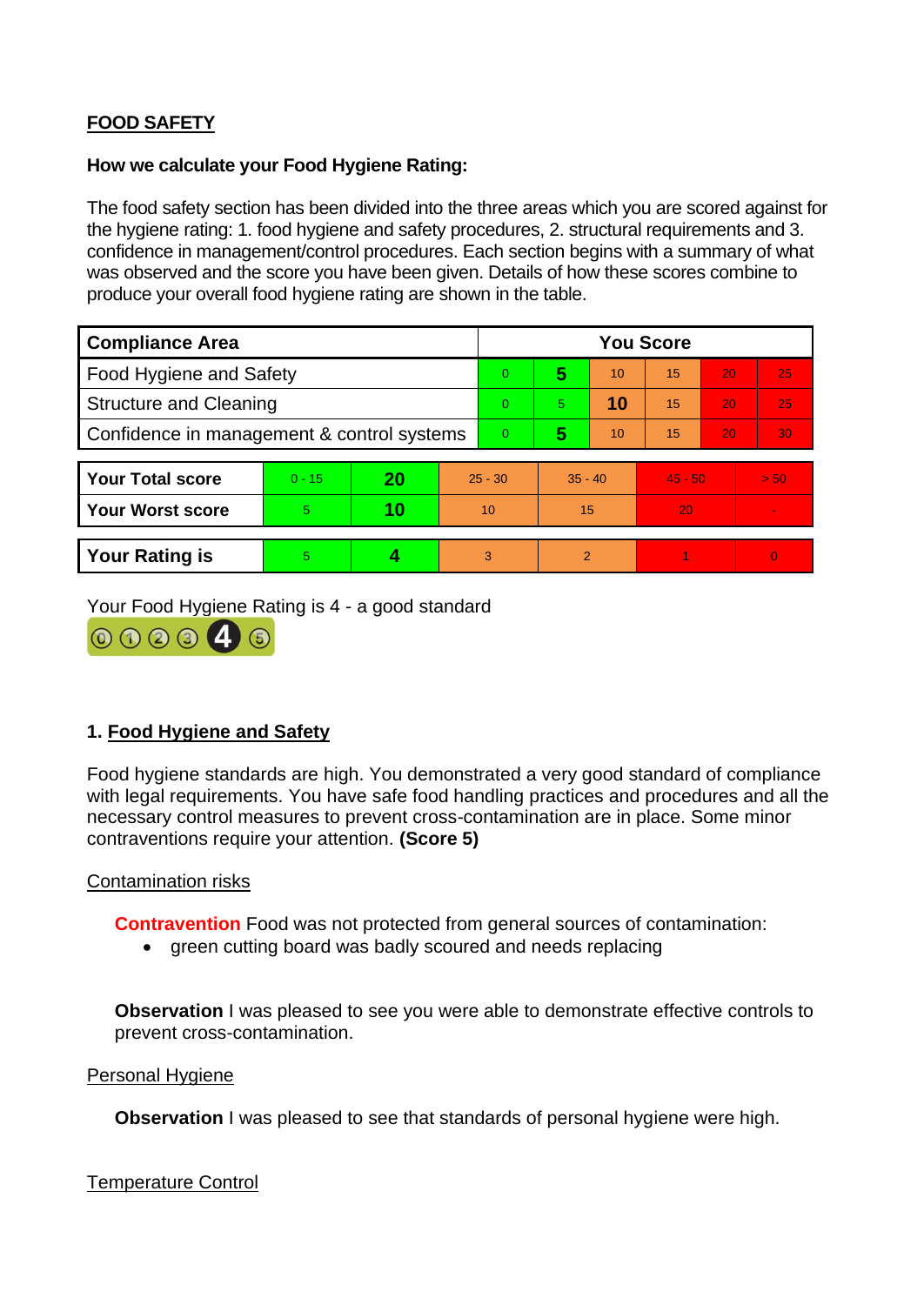**Observation** I was pleased to see you were able to limit bacterial growth and/or survival by applying appropriate temperature controls at points critical to food safety and that you were monitoring temperatures.

### Poor Practices

**Contravention** The following matters represented poor practice and if allowed to continue may cause food to become contaminated or lead to its deterioration::

• 2 x loaves of brown bread stored beyond 'best before' date

**Guidance** It is an offence to sell food which is not of the nature, substance or quality demanded by the consumer. Food sold passed it's 'best before' date could be of a reduced quality so you must check it is OK before you use it.

**Recommendation** You should have a system to identify when open or prepared foods need to be used by or discarded, to ensure the food is fit for consumption. I recommend you apply labels which give a day or date that is 2 days after the day of production e.g. if food is opened on Monday it should be used by the end of Wednesday.

# **2. Structure and Cleaning**

The structure facilities and standard of cleaning and maintenance are of a generally satisfactory standard but there are some repairs and/or improvements which are required in order for you to comply with the law. Pest control and waste disposal provisions are adequate. The contraventions require your attention; although not critical to food safety they may become so if not addressed. **(Score 10)**

#### Cleaning of Structure

**Contravention** The following items were dirty and require more frequent and thorough cleaning:

- skirting boards
- ceiling
- hand contact surface (such as fridge handles, cooker knobs, light switches and sink taps)

## Cleaning of Equipment and Food Contact Surfaces

**Contravention** The following items are dirty and must be cleaned::

- fridge and freezer seals
- interior to microwave
- interior bottom to fridge
- interior door shelving to fridge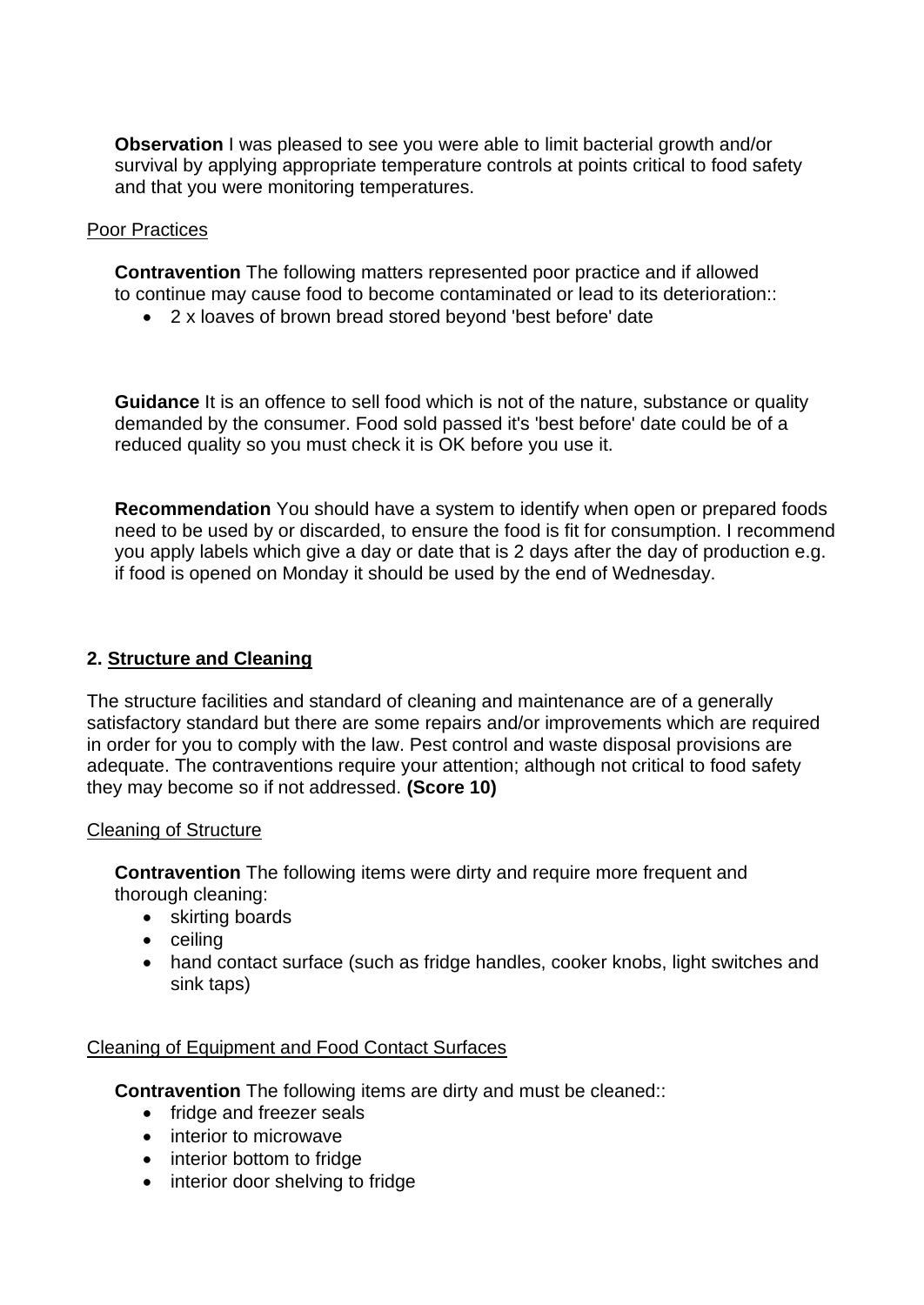# Cleaning Chemicals / Materials / Equipment and Methods

**Observation** I was pleased to see that the premises was kept clean and that your cleaning materials, methods and equipment were able to minimise the spread of harmful bacteria between surfaces.

### **Maintenance**

**Contravention** The following had not been suitably maintained and must be repaired or replaced:

- wall surfaces
- worn and / or peeling paint
- worn worktops
- around electric socket
- holes to wall

**Recommendation** the counter tops and units were showing signs of age and should be replaced or renovated soon

## Pest Control

**Observation** You have a pest control contract in place and there is no evidence of pest activity on the premises.

## **3. Confidence in Management**

A food safety management system is in place and you demonstrate a very good standard of compliance with the law. You have a good track record. There are some minor contraventions which require your attention.You have a good track record. There are some minor contraventions which require your attention. You have a good track record. There are some minor contraventions which require your attention. **(Score 5)**

## Type of Food Safety Management System Required

**Observation** Your SFBB/food safety management system was in place and working well. I was confident you had effective control over hazards to food.

**Observation** You were date labelling perishable foods appropriately and could demonstrate effective control over food spoilage organisms.